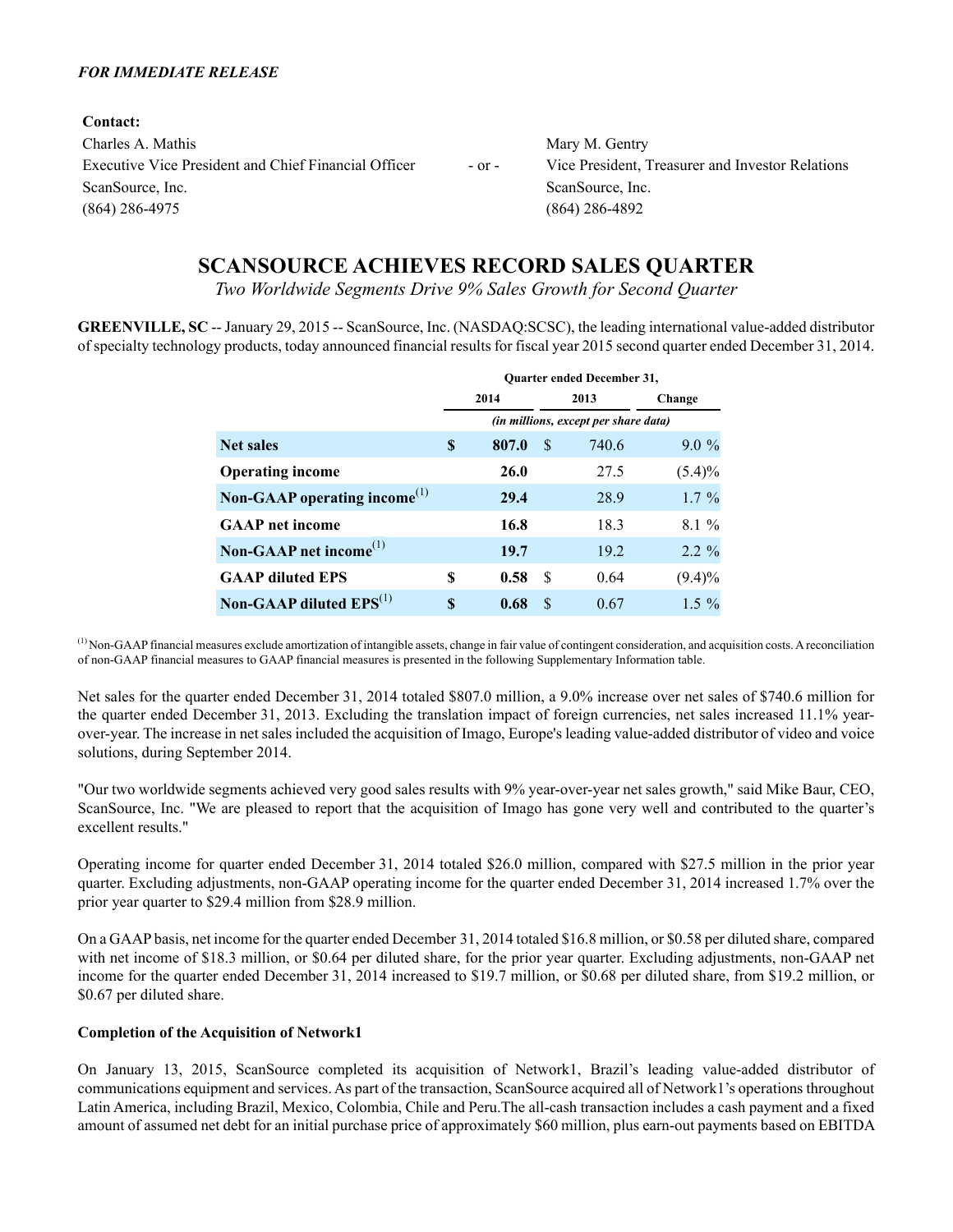over the next four years. Rafael Paloni, Network1's Founder and Chief Executive Officer, will lead ScanSource's Communications business in Latin America.

### **Forecast for Next Quarter**

The Company announced its current expectations for the third quarter of fiscal year 2015. ScanSource expects net sales for the quarter ending March 31, 2015 to range from \$800 million to \$820 million and non-GAAP diluted earnings per share to range from \$0.54 to \$0.57 per share. Non-GAAPdiluted earnings per share exclude amortization of intangibles, change in fair value of contingent consideration, and acquisition costs.

### **Webcast Details**

ScanSource will present additional information about its financial results and outlook in a conference call with presentation slides today, January 29, 2015 at 5:00 p.m. (ET). A webcast of the call and accompanying presentation slides will be available for all interested parties and can be accessed at www.scansource.com (Investor Relations section). The webcast will be available for replay for 60 days.

### **Safe Harbor Statement**

This press release contains comments that are "forward-looking" statements that involve risks and uncertainties; these statements are subject to the safe harbor created by the Private Securities Litigation Reform Act of 1995. Any number of important factors could cause actual results to differ materially from anticipated or forecasted results, including, but not limited to, expanded international operations that expose the Company to greater risks than its operations in domestic markets; risks in connection with our growth which includes strategic acquisitions; costs and delays in connection with the Company's new ERP system; the ability to forecast volatility in earnings resulting from the quarterly revaluation of the Company's earnout obligations; risks associated with consolidation of the Company's vendors; risks in connection with compliance with laws and regulations governing the Company's international business; macroeconomic circumstances that could impact the business, such as currency fluctuations, credit market conditions, and an economic downturn; the timing and amount of any share repurchases; the exercise of discretion by the Company to make any repurchase or continue the share repurchase authorization; and changes to the source of funds for any repurchases. For more information concerning factors that could cause actual results to differ from anticipated results, see the Company's annual report on Form 10-K for the year ended June 30, 2014, filed with the Securities and Exchange Commission. Except as may be required by law, the Company expressly disclaims any obligation to update these forward-looking statements to reflect events or circumstances after the date of this press release or to reflect the occurrence of unanticipated events.

### **Non-GAAP Financial Information**

In addition to disclosing results that are determined in accordance with United States Generally Accepted Accounting Principles ("GAAP"), the Company also discloses certain non-GAAPfinancial measures, which are summarized below. Non-GAAPfinancial measures are used to better understand and evaluate performance, including comparisons from period to period. The Company completed acquisitions on September 19, 2014 and January 13, 2015, which were both structured with earnout payments. Given the size of the acquisitions and potential variability of fair value adjustments on operating results, non-GAAP results exclude amortization of intangible assets related to acquisitions and change in fair value of contingent consideration.

*Net sales excluding the translation impact of foreign currencies*: The Company discusses the percentage change in net sales excluding the translation impact from changes in foreign currency exchange rates between reporting periods. This measure enhances comparability between periods to help analyze underlying trends.

*Non-GAAP operating income, non-GAAP net income and non-GAAP EPS:* To evaluate current period performance on a clearer and more consistent basis with prior periods, the Company discloses non-GAAP operating income, non-GAAP net income and non-GAAP diluted earnings per share. Non-GAAP results exclude amortization of intangible assets related to acquisitions, change in the fair value of contingent consideration, and acquisition costs. Non-GAAP operating income, non-GAAP net income, and non-GAAPEPS measures are useful in better assessing and understanding the Company's operating performance, especially when comparing results with previous periods or forecasting performance for future periods.

*Return on invested capital ("ROIC"):* Management uses ROIC as a performance measurement to assess efficiency in allocating capital under the Company's control to generate returns. Management believes this metric balances the Company's operating results with asset and liability management, is not impacted by capitalization decisions and is considered to have a strong correlation with shareholder value creation. In addition, it is easily computed, communicated and understood. ROIC also provides management a measure of the Company's profitability on a basis more comparable to historical or future periods.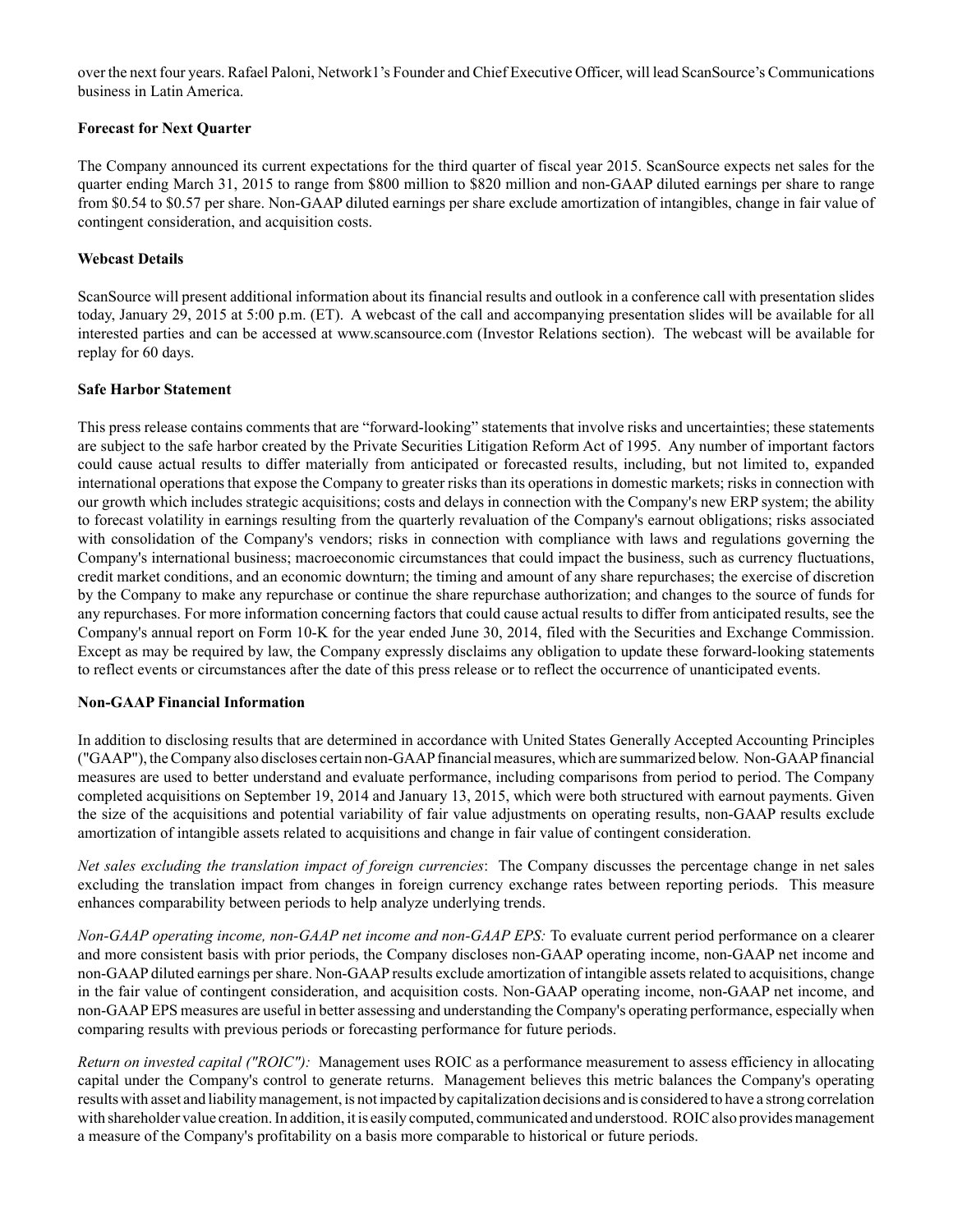### **ScanSource Achieves Record Sales Quarter**

ROIC assists management in comparing the Company's performance over various reporting periods on a consistent basis because it removes from operating results the impact of items that do not reflect core operating performance. Adjusted earnings before interest expense, income taxes, depreciation and amortization ("EBITDA") excludes the change in fair value of contingent consideration, in addition to other non-GAAP adjustments. Management believes the calculation of ROIC provides useful information to investors and is an additional relevant comparison of the Company's performance during the year. In addition, the Company's Board of Directors uses ROIC in evaluating business and management performance. Certain management incentive compensation targets are set and measured relative to ROIC.

These non-GAAPfinancial measures have limitations as analytical tools, and the non-GAAPfinancial measures that the Company reports may not be comparable to similarly titled amounts reported by other companies. Analysis of results and outlook on a non-GAAPbasis should be considered in addition to, and not in substitution for or as superior to, measurements of financial performance prepared in accordance with GAAP. A reconciliation of the Company's non-GAAPfinancial information to GAAPis set forth in the following Supplementary Information tables.

### **About ScanSource, Inc.**

ScanSource, Inc. (NASDAQ: SCSC) is the leading international distributor of specialty technology products, focusing on pointof-sale (POS) and barcode, communications and physical security solutions. ScanSource's teams provide value-added services and operate from two technology segments, Worldwide Barcode & Security and Worldwide Communications & Services. ScanSource is committed to helping its reseller customers choose, configure and deliver the industry's best products across almost every vertical market in North America, Latin America and Europe. Founded in 1992, the Company ranks #751 on the Fortune 1000. For more information, visit www.scansource.com.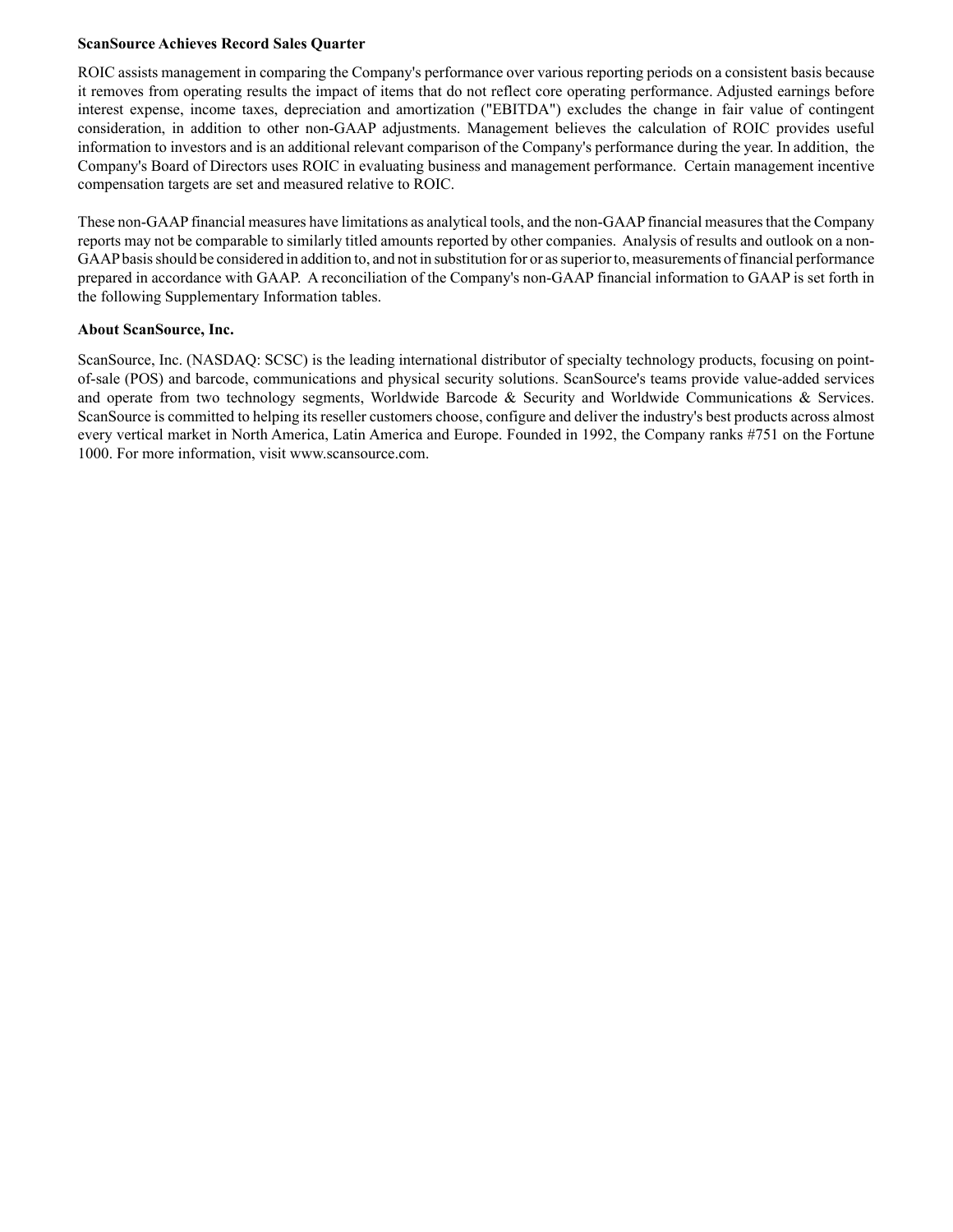# **ScanSource, Inc. and Subsidiaries Condensed Consolidated Balance Sheets (Unaudited) (in thousands)**

|                                                                        | December 31, 2014 |              |                      | June 30, 2014* |
|------------------------------------------------------------------------|-------------------|--------------|----------------------|----------------|
| <b>Assets</b>                                                          |                   |              |                      |                |
| Current assets:                                                        |                   |              |                      |                |
| Cash and cash equivalents                                              | \$                | 121,513      | <sup>\$</sup>        | 194,851        |
| Accounts receivable, less allowance of \$22,125 at December 31, 2014   |                   | 490,713      |                      | 464,405        |
| and \$26,257 at June 30, 2014                                          |                   |              |                      |                |
| Inventories                                                            |                   | 518,419      |                      | 504,758        |
| Prepaid expenses and other current assets                              |                   | 39,872       |                      | 33,558         |
| Deferred income taxes                                                  |                   | 18,246       |                      | 18,109         |
| Total current assets                                                   |                   | 1,188,763    |                      | 1,215,681      |
| Property and equipment, net                                            |                   | 43,232       |                      | 31,823         |
| Goodwill                                                               |                   | 48,966       |                      | 32,342         |
| Other non-current assets, including net identifiable intangible assets |                   | 69,531       |                      | 55,278         |
| <b>Total assets</b>                                                    | $\overline{\$}$   | 1,350,492 \$ |                      | 1,335,124      |
|                                                                        |                   |              |                      |                |
| <b>Liabilities and Shareholders' Equity</b>                            |                   |              |                      |                |
| Current liabilities:                                                   |                   |              |                      |                |
| Accounts payable                                                       | \$                | 419,614      | $\mathcal{S}$        | 421,721        |
| Accrued expenses and other current liabilities                         |                   | 66,477       |                      | 63,574         |
| Current portion of contingent consideration                            |                   | 7,582        |                      | 5,851          |
| Income taxes payable                                                   |                   | 1,935        |                      | 8,685          |
| Total current liabilities                                              |                   | 495,608      |                      | 499,831        |
| Deferred income taxes                                                  |                   | 3,931        |                      | 185            |
| Long-term debt                                                         |                   | 5,429        |                      | 5,429          |
| Long-term portion of contingent consideration                          |                   | 2,423        |                      | 5,256          |
| Other long-term liabilities                                            |                   | 24,353       |                      | 21,780         |
| <b>Total liabilities</b>                                               |                   | 531,744      |                      | 532,481        |
| Shareholders' equity:                                                  |                   |              |                      |                |
| Common stock                                                           |                   | 171,825      |                      | 168,447        |
| Retained earnings                                                      |                   | 686,925      |                      | 650,896        |
| Accumulated other comprehensive income (loss)                          |                   | (40,002)     |                      | (16,700)       |
| Total shareholders' equity                                             |                   | 818,748      |                      | 802,643        |
| Total liabilities and shareholders' equity                             | $\mathbb S$       | 1,350,492    | $\sqrt{\frac{2}{5}}$ | 1,335,124      |

\* Derived from audited financial statements.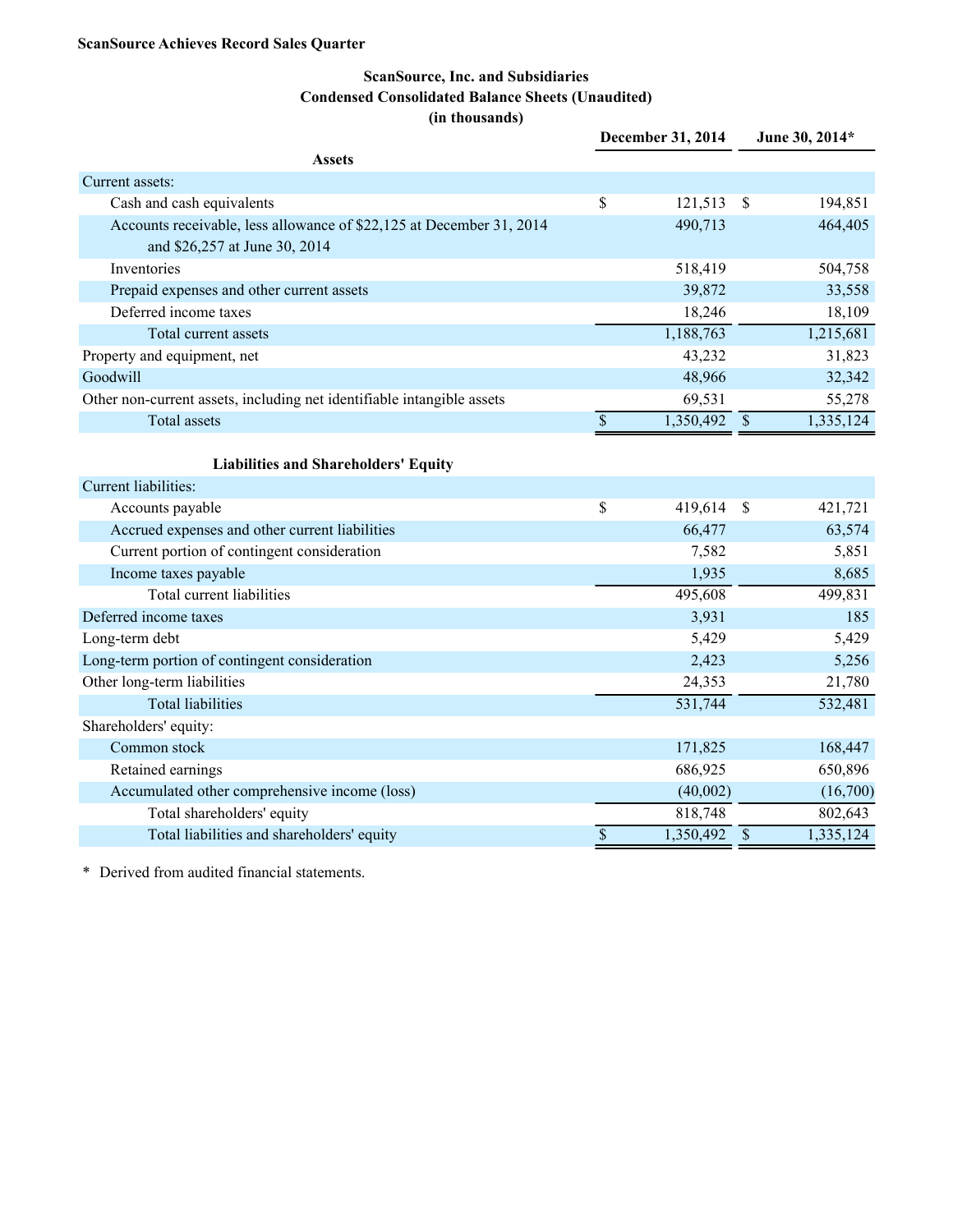## **ScanSource Achieves Record Sales Quarter**

# **ScanSource, Inc. and Subsidiaries Condensed Consolidated Income Statements (Unaudited) (in thousands, except per share data)**

|                                                  | Quarter ended<br>December 31,<br>2014<br>2013 |         |              |         |               | Six months ended<br>December 31,<br>2014<br>2013 |              |           |  |        |  |
|--------------------------------------------------|-----------------------------------------------|---------|--------------|---------|---------------|--------------------------------------------------|--------------|-----------|--|--------|--|
| Net sales                                        | \$                                            | 807,019 | $\mathbb{S}$ | 740,618 | <sup>\$</sup> | 1,598,738                                        | $\mathbb{S}$ | 1,472,522 |  |        |  |
| Cost of goods sold                               |                                               | 728,908 |              | 663,362 |               | 1,442,981                                        |              | 1,318,767 |  |        |  |
| Gross profit                                     |                                               | 78,111  |              | 77,256  |               | 155,757                                          |              | 153,755   |  |        |  |
| Selling, general and administrative expenses     |                                               | 51,658  |              | 49,296  |               | 99,813                                           |              | 96,836    |  |        |  |
| Change in fair value of contingent consideration |                                               | 463     |              | 499     |               | 976                                              |              | 1,237     |  |        |  |
| Operating income                                 |                                               | 25,990  |              | 27,461  |               | 54,968                                           |              | 55,682    |  |        |  |
| Interest expense                                 |                                               | 207     |              | 235     |               | 397                                              |              | 482       |  |        |  |
| Interest income                                  |                                               | (492)   |              | (525)   |               | (1,327)                                          |              | (1,099)   |  |        |  |
| Other, net                                       |                                               | 337     |              | (58)    |               | 724                                              |              | 51        |  |        |  |
| Income before income taxes                       |                                               | 25,938  |              | 27,809  |               | 55,174                                           |              | 56,248    |  |        |  |
| Provision for income taxes                       |                                               | 9,117   |              | 9,511   |               | 19,145                                           |              | 18,513    |  |        |  |
| Net income                                       |                                               | 16,821  | S            | 18,298  | \$.           | 36,029                                           | S.           | 37,735    |  |        |  |
| Per share data:                                  |                                               |         |              |         |               |                                                  |              |           |  |        |  |
| Net income per common share, basic               | S                                             | 0.59    | \$           | 0.65    | <sup>S</sup>  | 1.26                                             | -S           | 1.34      |  |        |  |
| Weighted-average shares outstanding, basic       |                                               | 28,579  |              | 28,293  |               | 28,562                                           |              | 28,164    |  |        |  |
|                                                  |                                               |         |              |         |               |                                                  |              |           |  |        |  |
| Net income per common share, diluted             | \$                                            | 0.58    | $\sqrt{S}$   | 0.64    | $\mathcal{S}$ | 1.25                                             | - \$         | 1.33      |  |        |  |
| Weighted-average shares outstanding, diluted     |                                               | 28,831  |              | 28,597  |               |                                                  |              | 28,813    |  | 28,434 |  |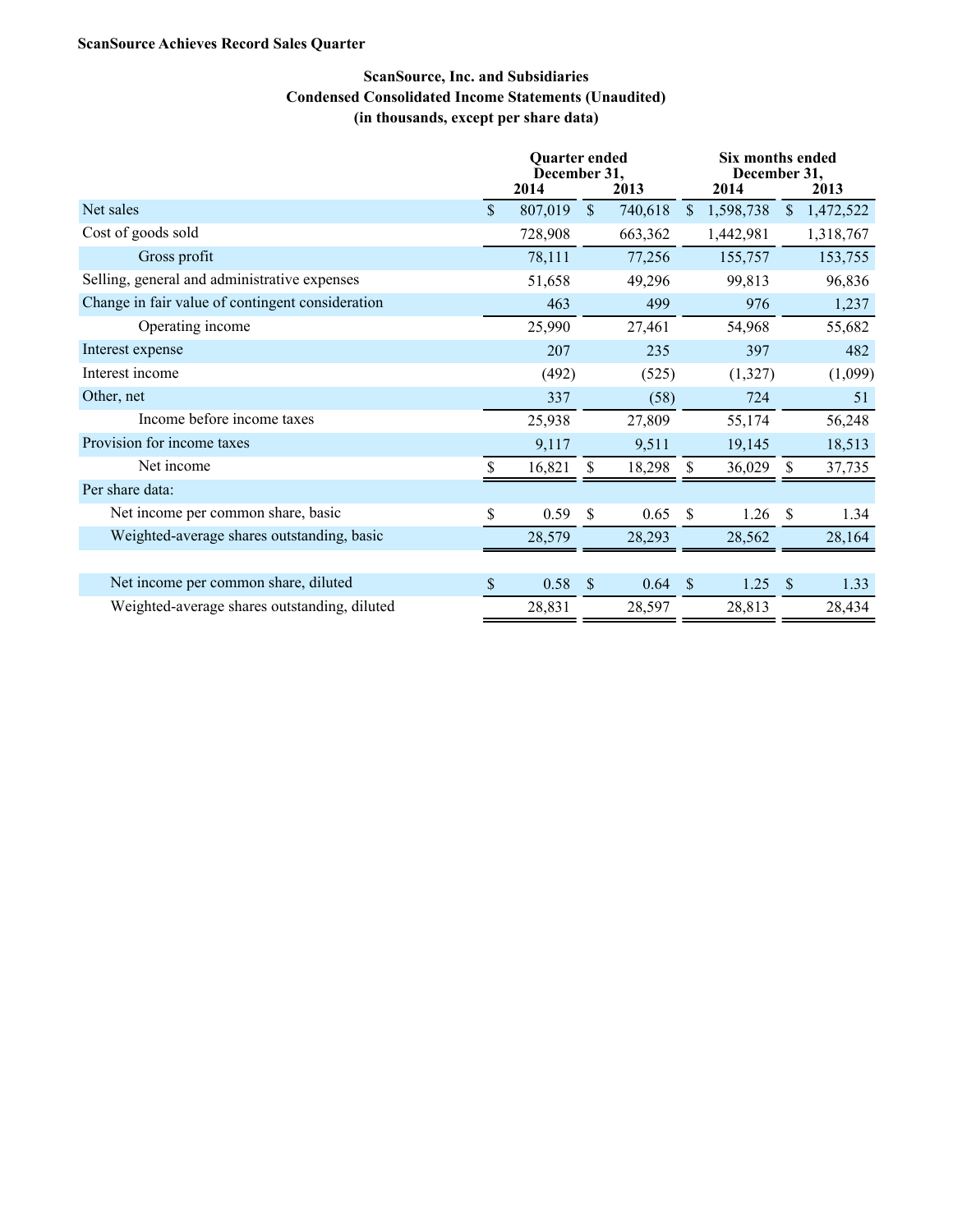### **ScanSource, Inc. and Subsidiaries Supplementary Information (Unaudited) (in thousands)**

**Net Sales by Segment: Quarter ended December 31, Non-GAAP % Change 2014 2013 % Change Excluding FX(a)** Worldwide Barcode & Security  $\frac{10}{3}$  499,772  $\frac{10}{3}$  476,206 4.9% 4.9% 8.1% Worldwide Communications & Services 307,247 264,412 16.2% 16.7% Consolidated  $\frac{\$}{\$}$  807,019  $\frac{\$}{\$}$  740,618 9.0% 11.1% **Six months ended December 31, Non-GAAP % Change 2014 2013 % Change Excluding FX(a)**

|                                     | 2014     | 2013     | % Change | Excluding $FX^{(a)}$ |
|-------------------------------------|----------|----------|----------|----------------------|
| Worldwide Barcode & Security        | .000.732 | 926.850  | $8.0\%$  | $9.5\%$              |
| Worldwide Communications & Services | 598.006  | 545.672  | 9.6%     | 9.9%                 |
| <b>Consolidated</b>                 | .598.738 | .472.522 | $8.6\%$  | $9.7\%$              |

#### **Net Sales by Geography:**

|                                  | <b>Ouarter ended</b><br>December 31, | <b>Non-GAAP</b><br>% Change |          |                      |
|----------------------------------|--------------------------------------|-----------------------------|----------|----------------------|
|                                  | 2014                                 | 2013                        | % Change | Excluding $FX^{(b)}$ |
| North American (U.S. and Canada) | 587.068                              | 545.089                     | $7.7\%$  | $7.7\%$              |
| International                    | 219.951                              | 195.529                     | 12.5%    | 20.7%                |
| Consolidated                     | 807,019                              | 740.618                     | $9.0\%$  | $1.1\%$              |

|                                  | Six months ended<br>December 31, | <b>Non-GAAP</b><br>% Change |          |                      |
|----------------------------------|----------------------------------|-----------------------------|----------|----------------------|
|                                  | 2014                             | 2013                        | % Change | Excluding $FX^{(b)}$ |
| North American (U.S. and Canada) | 1,182,858                        | 1.103.429                   | 7.2%     | $7.2\%$              |
| International                    | 415.880                          | 369.093                     | 12.7%    | 17.0%                |
| Consolidated                     | .598.738                         | .472.522                    | 8.6%     | $9.7\%$              |

Notes:

(a) Year-over-year net sales growth rate excluding the translation impact of changes in foreign currency exchange rates. Calculated by translating the net sales for the quarter and six months ended December 31, 2014 into U.S. dollars using the weighted average foreign exchange rates for the quarter and six months ended December 31, 2013, respectively. Worldwide Barcode & Security net sales excluding the translation impact of foreign currencies for the quarter and six months ended December 31, 2014, as adjusted, totaled \$514.5 million and \$1.0 billion, respectively. Worldwide Communications & Services net sales excluding the translation impact of foreign currencies for the quarter and six months ended December 31, 2014, as adjusted, totaled \$308.5 million and \$599.4 million, respectively.

(b) Year-over-year net sales growth rate excluding the translation impact of changes in foreign currency exchange rates. Calculated by translating the net sales for the quarter and six months ended December 31, 2014 into U.S. dollars using the weighted average foreign exchange rates for the quarter and six months ended December 31, 2013, respectively. International net sales excluding the translation impact of foreign currencies for the quarter and six months ended December 31, 2014 totaled \$236.0 million and \$431.9 million, respectively.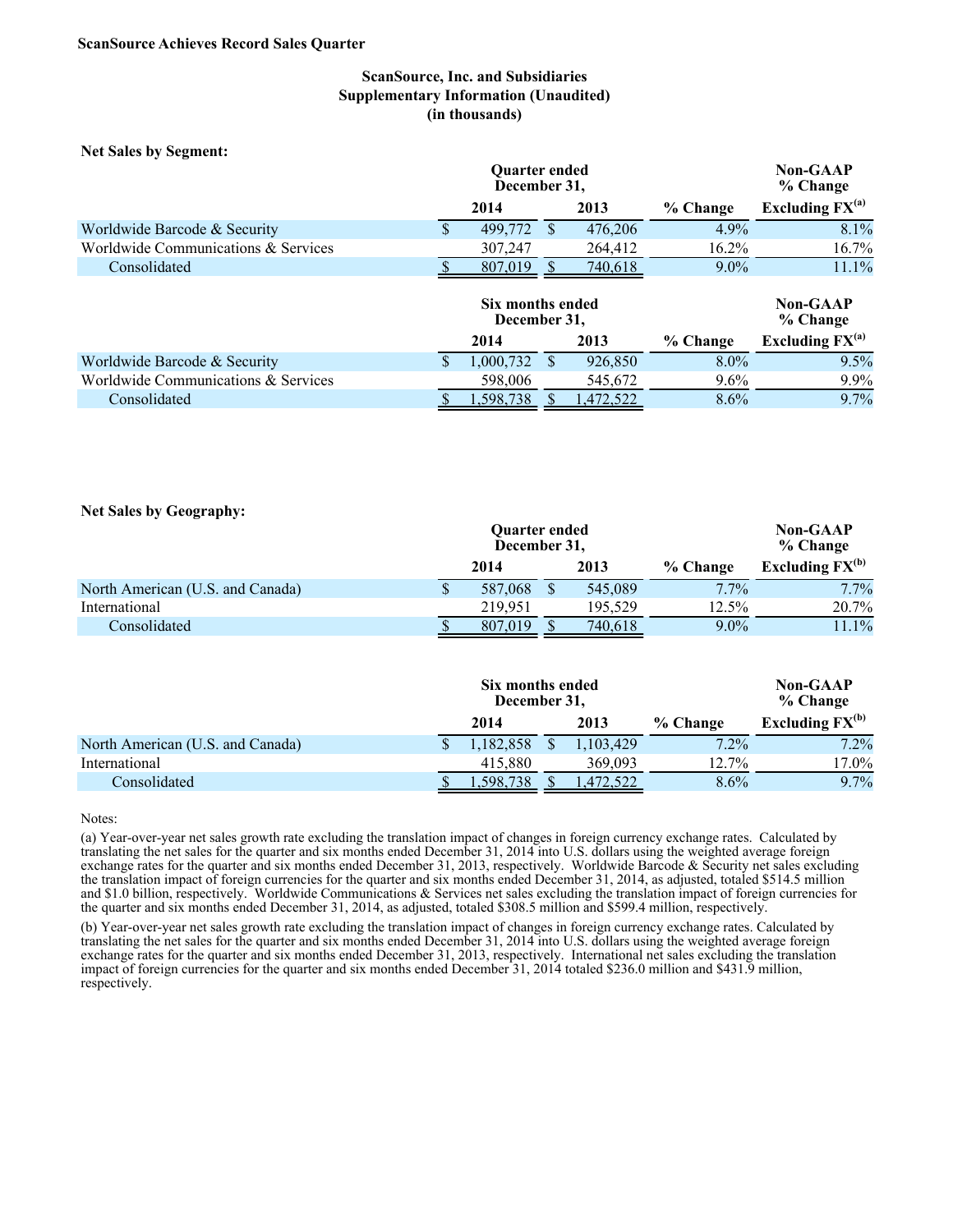# **ScanSource, Inc. and Subsidiaries Supplementary Information (Unaudited) (in thousands)**

## **Non-GAAP Financial Information:**

|                                                  | <b>Quarter ended December 31, 2014</b> |        |                                           |              |        |   |                              |  |
|--------------------------------------------------|----------------------------------------|--------|-------------------------------------------|--------------|--------|---|------------------------------|--|
|                                                  | Operating<br>income                    |        | <b>Net</b><br>Pre-tax<br>income<br>income |              |        |   | <b>Diluted</b><br><b>EPS</b> |  |
| <b>GAAP</b> measure                              |                                        | 25,990 | \$25,938                                  | <sup>S</sup> | 16,821 | S | 0.58                         |  |
| Adjustments:                                     |                                        |        |                                           |              |        |   |                              |  |
| Amortization of intangible assets                |                                        | 1,443  | 1,443                                     |              | 1,025  |   | 0.04                         |  |
| Change in fair value of contingent consideration |                                        | 463    | 463                                       |              | 346    |   | 0.01                         |  |
| Acquisition costs                                |                                        | 1.474  | 1.474                                     |              | 1,474  |   | 0.05                         |  |
| Non-GAAP measure                                 |                                        | 29,370 | \$29,318                                  | S.           | 19.666 |   | 0.68                         |  |

|                                                  | Quarter ended December 31, 2013 |                            |                   |                      |        |  |                              |  |
|--------------------------------------------------|---------------------------------|----------------------------|-------------------|----------------------|--------|--|------------------------------|--|
|                                                  |                                 | <b>Operating</b><br>income | Pre-tax<br>income | <b>Net</b><br>income |        |  | <b>Diluted</b><br><b>EPS</b> |  |
| <b>GAAP</b> measure                              |                                 | 27.461                     | \$27,809          | $\mathbb{S}$         | 18,298 |  | 0.64                         |  |
| Adjustments:                                     |                                 |                            |                   |                      |        |  |                              |  |
| Amortization of intangible assets                |                                 | 930                        | 930               |                      | 609    |  | 0.02                         |  |
| Change in fair value of contingent consideration |                                 | 499                        | 499               |                      | 330    |  | 0.01                         |  |
| Non-GAAP measure                                 |                                 | 28,890                     | \$29,238          | S.                   | 19.237 |  | 0.67                         |  |